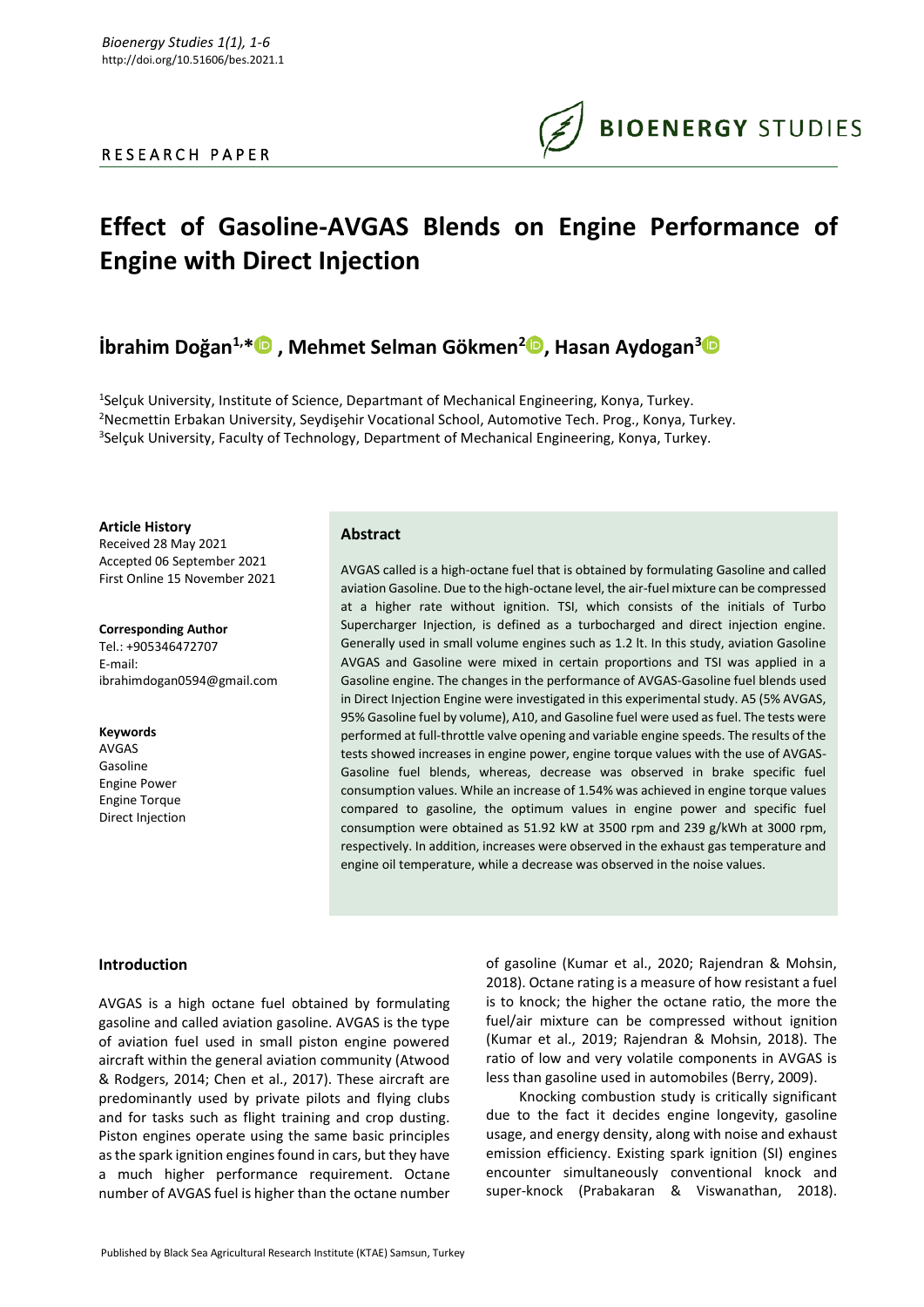Conventional knock restricts increase in the compression ratio to boost thermal performance caused by end-gas auto-ignition, whereas superknock restricts the ideal enhancement to increase the power density of present SI engines as a result of detonation. Knock is the term used to the sound linked with the auto-ignition of a section of the Gasoline-air combination in advance of the propagating flame front (Chen et al., 2017; Rajendran & Mohsin, 2018). AVGAS is a knock resistant fuel (Thom & Atwood, 2011).

In recent years, global restrictions have been imposed on the use of diesel vehicles due to their negative effects on the environment and human health (Palash et al., 2014; Prabakaran & Viswanathan, 2018; Rajendran & Mohsin, 2018). The developments experienced have attracted the attention of researchers and the studies to improve the properties of gasoline fuel have accelerated. There are very few studies in the literature on the use of AVGAS as a gasoline additive.

TSI, which consists of the initials of the words Turbo Spercharger Injektion, is defined as a turbocharged and direct injection engine. TSI engines are compact, high powered and use less fuel. Basically, the Volkswagen TSI engine uses a combination of turbocharging and direct fuel injection to deliver impressive and maximum benefits. With this technology, it is aimed to reduce engine volumes, to obtain greater power compared to engine volume, and to provide high fuel savings. When direct injection technology is combined with turbocharger technology, it is ensured that small engines produce high torque and horsepower exceeding their dimensions. With smaller

#### **Table 1.** Fuel specifications.

designs and highly efficient combustion, TSI engines produce maximum power with minimum fuel consumption.

In this study, with using a Direct Injection (DI) engine the effects of AVGAS-Gasoline blends on engine performance were investigated.

The aim of the study is to investigate the engine performance and fuel consumption change compared to gasoline by using Avgas, which is a highly compressible fuel, in a TSI engine.

#### **Materials and Methods**

Fuel blends were prepared using AVGAS supplied by Airline Company and Gasoline supplied by Opet (95 Octane). Fuels containing 5% and 10% by volume of AVGAS are named A5 and A10, respectively. Fuel specifications are given in Table 1.

A 4-stroke, direct injection, and turbocharged 1.2 TSI engine was used as the test engine. Experiments were carried out for Gasoline, A5, and A10 fuels in the range of 1000 to 3500 rpm with 500 rpm increments. Experiments were carried out on the same day to prevent data deviations due to the difference in humidity and temperature in the atmosphere. In order to increase the reliability of the experimental results, the experiments were performed in three repetitions and the values were averaged. BT 190FR hydraulic dynamometer with 118 kW power and 750 Nm torque capacity was used for the measurements. Test Engine specifications are given in Table 2 and test set-up is given in Figure 1.

| <b>Spesifications</b>    | Unit              | <b>AVGAS</b> | Gasoline    |
|--------------------------|-------------------|--------------|-------------|
|                          |                   | <b>100LL</b> |             |
| Engine octane number     | <b>MON</b>        | 99.5         | 85          |
| Research octane number   | <b>RON</b>        | 130          | 95          |
| Freezing point           | °C                | $-58$        | $-45$       |
| <b>Boiling point</b>     | °C                | 170          | 210         |
| Steam pressure           | kPA               | 38-49        | 45-90       |
| Sulfur content           | g/kg              | 0.5          | 0.01        |
| Lead content             | g/L               | 0.56         | 0.005       |
| <b>Explosive limits</b>  | % Air             | $1.5 - 7.6$  | $1.3 - 7.1$ |
| Flash point              | °C                | $-37$        | $-43$       |
| Autoignition temperature | °C                | 440          | 280         |
| Density                  | kg/m <sup>3</sup> | 720          | $720 - 775$ |
| Low Heat Value (LHV)     | kj/kg             | 44.650       | 43.430      |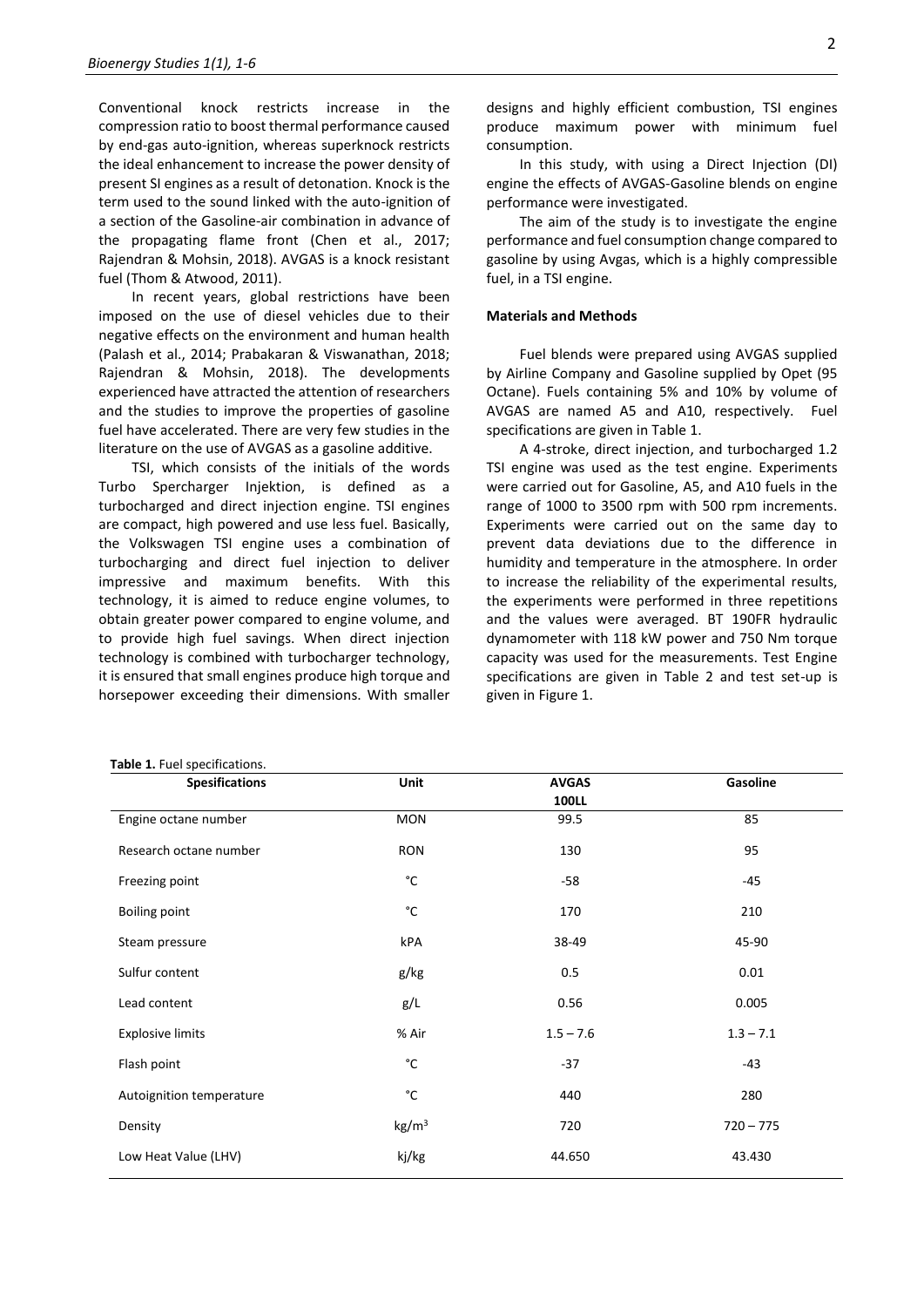**Table 2.** Test engine specifications

| <b>Definition</b>    | <b>Specifications</b> |  |
|----------------------|-----------------------|--|
| Model                | 1.2 TSI, Direct Inj.  |  |
| Total volume         | 1197 cm3              |  |
| Number of cylinders  | 4                     |  |
| Compression ratio    | 10:1                  |  |
| Cylinder diameter    | 71 mm                 |  |
| Stroke               | 75.6 mm               |  |
| Turbocharge pressure | 160 kPa (at 3500 rpm) |  |

#### **Results and Discussion**

The test results of AVGAS blended fuels are compared with the results of the gasoline reference fuel in the graphs below.

Depending on the engine speed ranges; Engine torque changes due to gasoline, A5, and A10 fuels are shown in Figure 2. As seen in the figure, the maximum moment values in all fuels were approximately at 3500 rpm. The highest engine torque value was obtained with A10. The lowest value was obtained from gasoline at 1000 rpm. In all three different fuel mixtures, it was determined that the engine torque at 3500 rpm increased A5 by 1.11% and A10 by 1.54%, respectively, compared to gasoline.

Depending on the engine speed ranges; the engine power changes due to gasoline, A5, and A10 fuels are shown in Figure 3. Engine power increased with increasing engine speed for all fuels tested. Maximum engine power values for all fuel blends are measured at 3500 rpm. The highest engine power value was measured as 51.92 kW in A10 fuel. In Gasoline, the highest engine power value is 50.99 kW. AVGAS use showed an increase of approximately 1.82% in engine power compared to gasoline. In A5 fuel, it was measured as 51.1 kW.

The lower calorific value of AVGAS is higher than Gasoline (Air BP Ltd.,2019; Rajendran & Mohsin, 2018). For this reason, the increase in engine power is thought to occur from higher combustion efficiency and better atomization characteristics due to the increase in the lower calorific value of the fuel. In addition, thanks to the Tetraethyllead (TEL) additive in AVGAS, the ignition and combustion quality of the fuel have improved, resulting in an increase in engine power (Atwood & Rodgers, 2014).

Depending on the engine speed ranges; exhaust gas temperature changes due to gasoline, A5 and A10 fuels are shown in Figure 4. The exhaust gas temperature increased with the increase of engine speed for all fuels tested. The lowest exhaust gas temperature was obtained from gasoline as 208°C at 1000 rpm. In other fuels, as the AVGAS ratio increased, the exhaust gas temperature increased. While the highest exhaust gas temperature values are 613°C in gasoline at 3500 rpm, it is 645°C in the A10 fuel mixture.

Since the lower calorific value of AVGAS is higher than gasoline, it can be said that the temperature inside

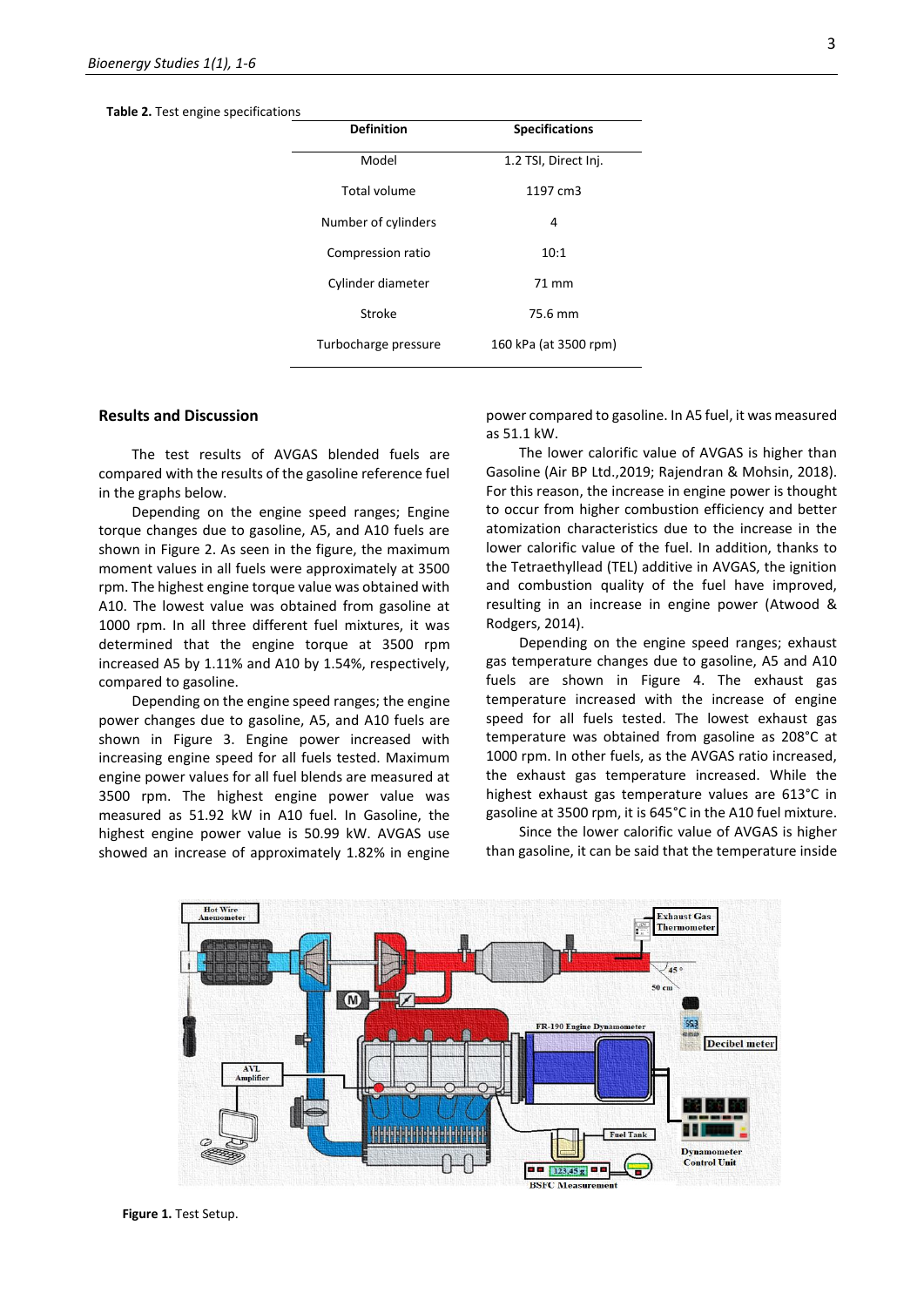

**Figure 2.** Graph of engine torque test responses.



**Figure 3.** Graph of engine power test responses.



**Figure 4.** Graph of exhaust gas temperature test responses.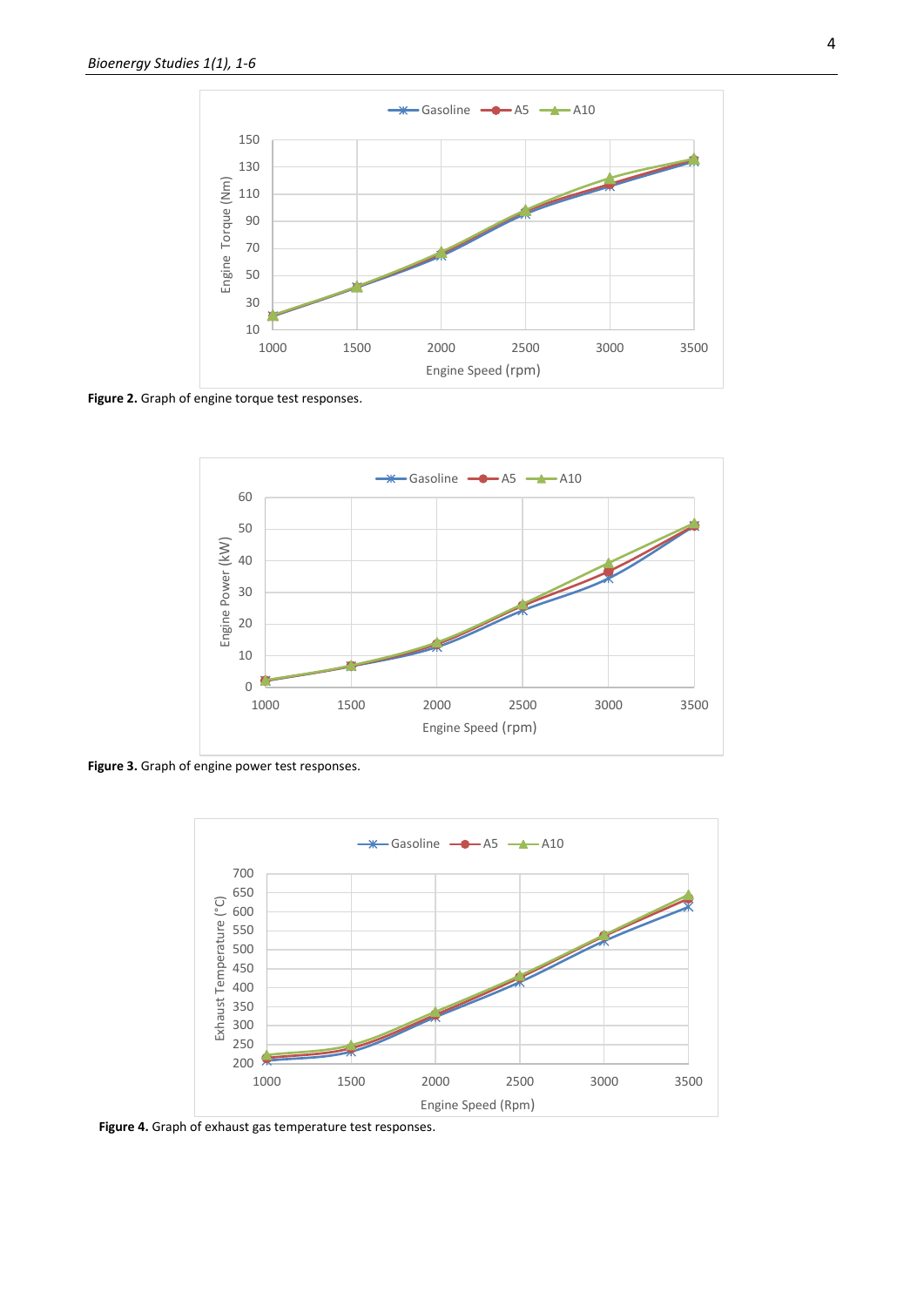the cylinder is also high (Atwood & Rodgers, 2014). Therefore, the use of AVGAS has increased the exhaust gas temperature.

Depending on the engine speed ranges; The engine oil temperature changes due to gasoline, A5, and A10 fuels are shown in Figure 5. The lowest engine oil temperature was measured as 83.5°C in gasoline at 1000 rpm. For other fuels, respectively, the lowest engine oil temperatures are at 1500 rpm; It measured 86.6°C in A5 fuel and 87.3 °C in A10 fuel. The use of AVGAS has increased the engine oil temperature. The highest engine oil temperatures were measured as 105.7°C in gasoline at 3500 rpm and 108.7°C in A10 fuel mixture.

Depending on the engine speed ranges; noise changes due to gasoline, A5, and A10 fuels are shown in Figure 6. The noise increased in all fuels tested with increasing engine speed. The lowest noise value was measured as 80.9 dB in the A10 fuel mixture at 1000 rpm. In gasoline, it is 83.1 dB at the same speed.

The highest noise values at 3500 rpm, respectively; 103.1 dB in gasoline, 102.7 dB in A5 fuel, and 102.3 dB in A10 fuel. The use of AVGAS has reduced the noise values.

Depending on the engine speed ranges; specific fuel consumption changes due to gasoline, A5, and A10 fuels are shown in Figure 7. The lowest specific fuel consumption values were measured at 3000 rpm, respectively, 239 g/kWh in A10 fuel mixture, 246 g / kWh in A5 fuel mixture, and 263 g / kWh in gasoline. Specific fuel consumption decreased up to 3000 rpm and increased again after this cycle. The use of AVGAS, on the other hand, reduced the specific fuel consumption. This is because the lower calorific value of AVGAS is higher than gasoline. There is an inverse proportion between lower calorific value and specific fuel consumption (Palash et al., 2014). As the lower calorific value increases, the specific fuel consumption decreases. Due to the lower calorific value of gasoline, more fuel is used to provide the same power.



**Figure 5.** Graph of engine oil temperature test responses.



**Figure 6.** Graph of noise test responses.